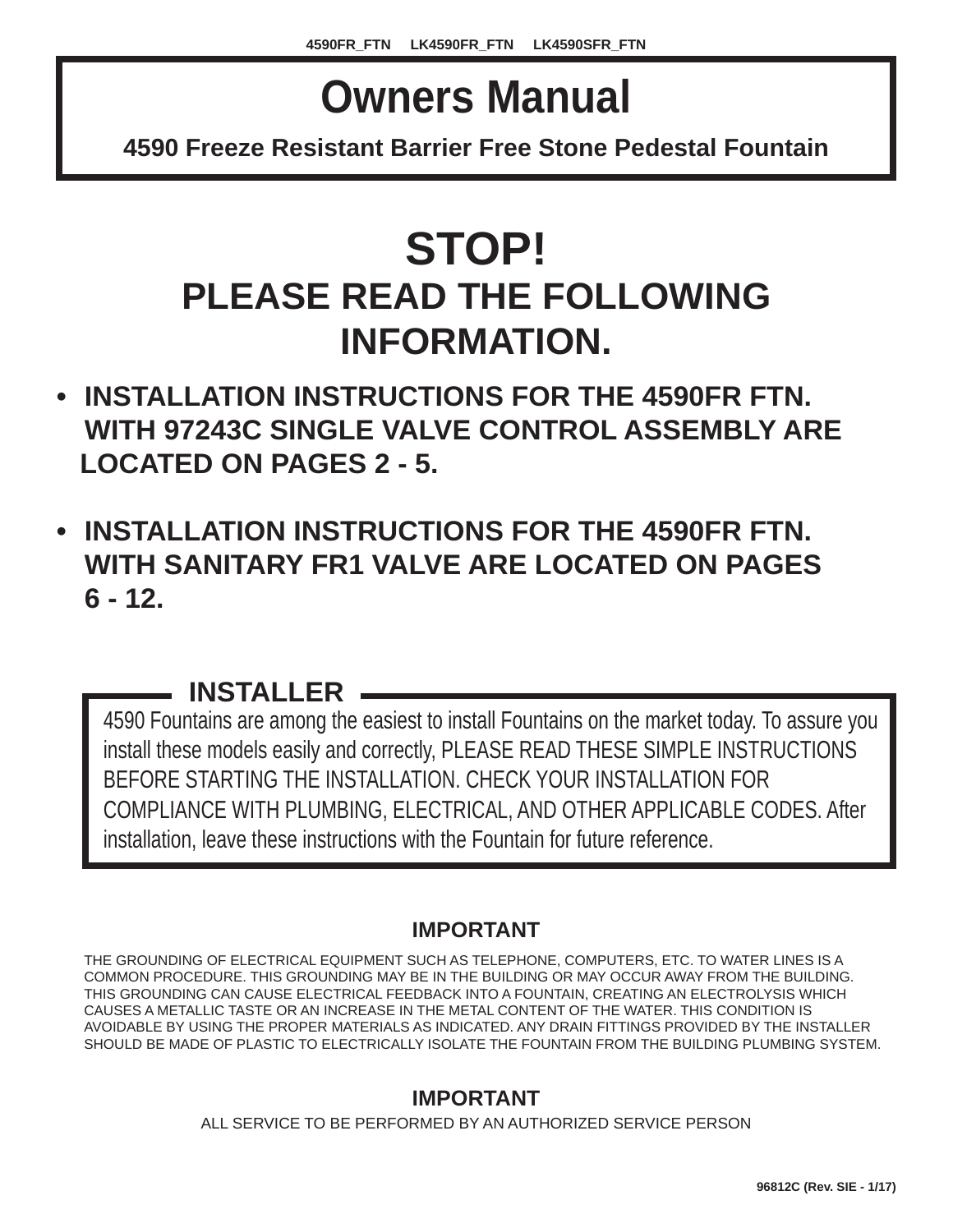# **Owners Manual**

## **4590 Freeze Resistant Floor Mounted Barrier Free Stone Fountain with 97243C Single Valve Control Assembly**



## **IMPORTANT! INSTALLER PLEASE NOTE**

#### **Do not pull up on lines coming out of the PVC column. Use the nylon strap (ref. 17) to lift the unit to prevent damage to the valve.**

#### **General Installation Tips**

- 1. Be sure to flush water supply line before you connect it to the inlet fitting on Freeze Resistant Valve System.
- 2. There are two drain lines required for this unit. One for the drinking fountain basin drain and one for the valve/water supply line system. The bowl drain is the 3/4" PVC fitting at the bottom of the 6" PVC tube and the valve drains through the small holes in the PVC cap. Provide ample drainage for these two items. It's always better to have too much then not enough.
- 3. The column (6" PVC tube) must remain vertical. Be sure it remains vertical when backfilling the excavating trench.
- 4. When the concrete pad, for mounting the fountain, is poured, be sure to allow adequate space around the top of the column so that the flexible cap may be removed for servicing the valve.
- 5. We recommend that the top of the column be flush or slightly above the top height of the concrete pad.
- 6. You should test the unit before you backfill. Simply blow on the clear, small diameter tubing. A steady stream should flow from the braided tubing line. When air pressure is removed from the clear tubing the water stream should stop.
- 7. Once you have tested the valve, backfilled the hole and poured the concrete mounting pad you are ready to set the fountain. After bolting the fountain in place connect the air control valve tubing, supply water tubing and drain lines. The water supply line must have a straight run from the basin bubbler down to the control valve. If a straight run is not maintained water will become trapped and freeze leaving the unit inoperable. Test the fountain again. If it fails to work, the air control line may be kinked or connected improperly. Be sure to keep water out of the air control line.
- 8. These products are designed to operate on 20 PSI to 105 PSI supply line pressure. If inlet pressure above 105 PSI, a pressure regulator must be installed in the supply line. Any damage caused by reason of connecting this product to supply line pressure lower than 20 PSI or higher than 105 PSI is not covered by warranty.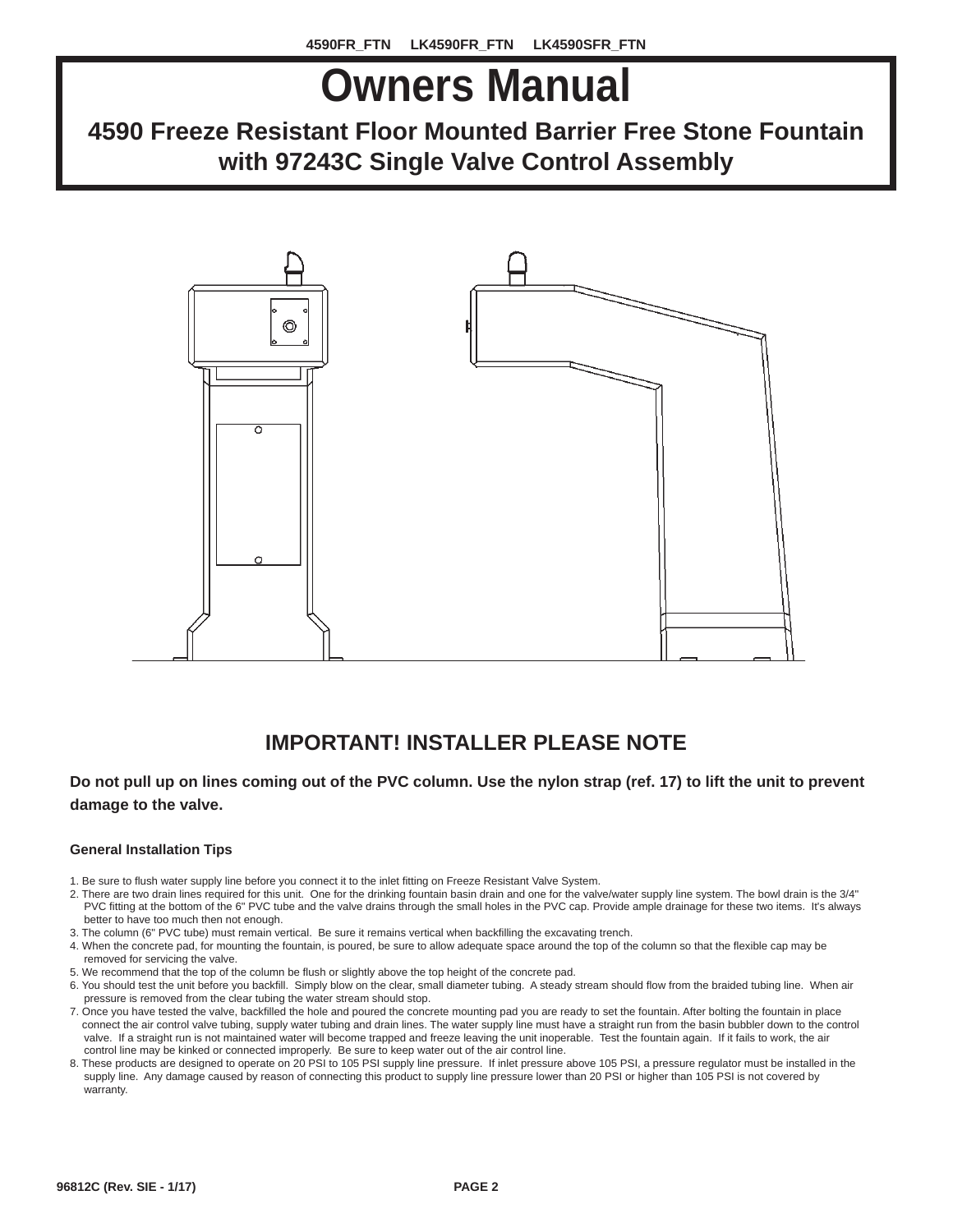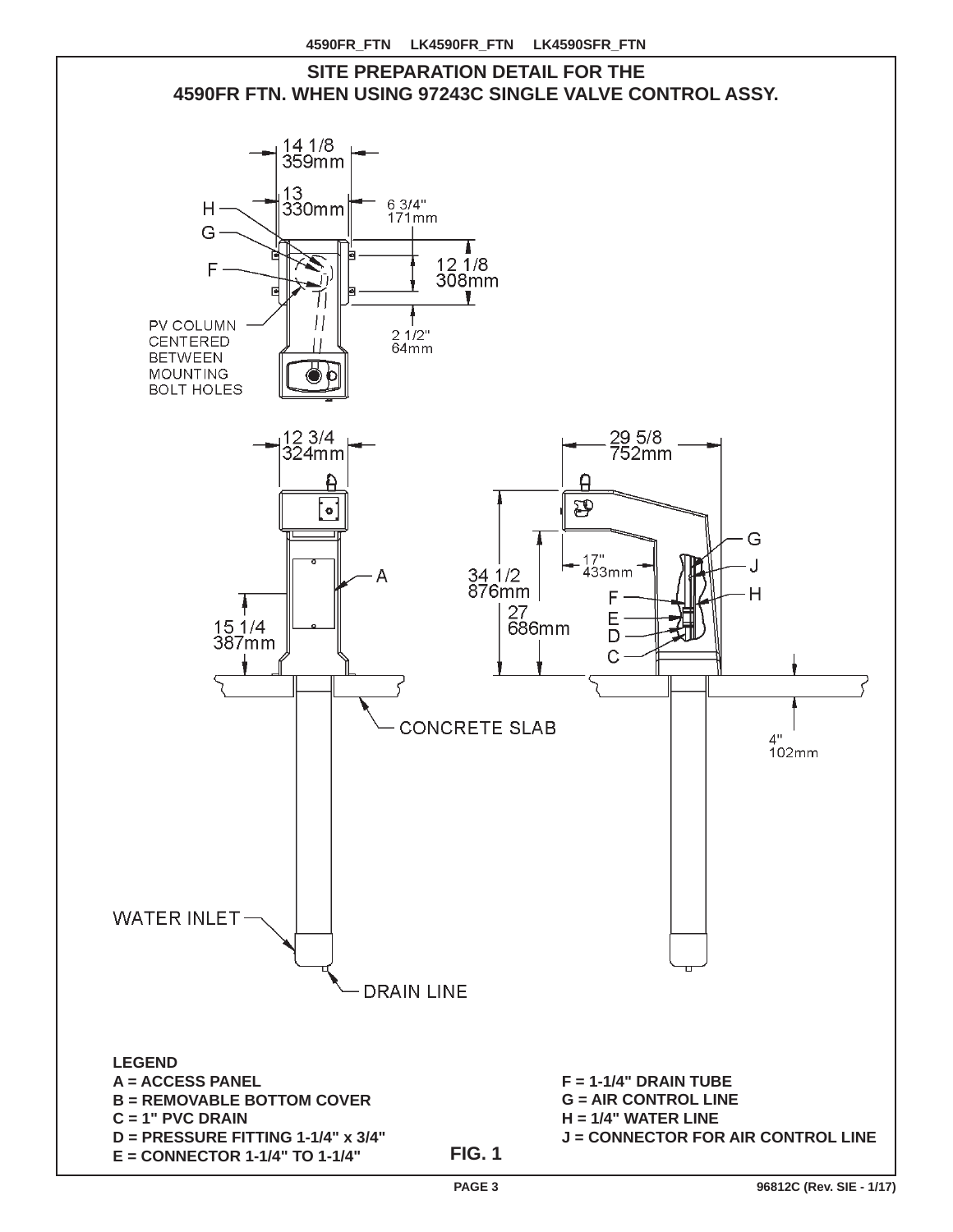#### **INSTALLATION INSTRUCTIONS FOR INSTALLING 97243C SINGLE VALVE CONTROL ASSY.**

- 1. Prepare trench for water supply and waste drain lines (if required by local codes). The hole should be deep enough to accommodate the PVC column and 5 cubic feet of porous fill (large broken rock). Additional porous fill may be required due to local ground conditions. (See Site Preparation Detail below).
- 2. Lay drain lines and water supply lines. Provide service shut-off valve for maintenance. Flush the water supply line before attaching to the shut-off valve. 3. Set PVC column in excavating pit. Connect the water supply line to the inlet on the PVC column. Remove valve assembly from the PVC column by carefully pulling up on the connecting tubing. Pressure test the valve assembly for leaks. Check operation of the water valve by blowing on the small
- clear diameter tubing. A steady stream of water should flow from the braided tubing. After releasing air pressure from the small clear tubing the water stream should stop. 4. Replace the water valve into the PVC column. Make sure the supply hose coils into the bottom of the PVC column without any kinks. Cap the PVC
- column, protect the ends of the connecting tubes and backfill the trench. Keep the PVC column vertical at all times.
- 5. Form the concrete mounting pad and locate the fountain anchor bolts in the proper position. (Refer to Rough-in for correct location of anchor bolts.) Pour concrete and finish. Be sure to keep concrete away from the top of the PVC column to allow removal of PVC cap to allow for future service. Let concrete set 24 hours minimum before mounting fountain.
- 6. Double check that the water valve is positioned fully at the bottom of the PVC column. Install insulation into the PVC column and push down onto the top of the water valve.
- 7. Mount the fountain onto the anchor bolts. Level and shim fountain as required.
- 8. Connect the drain line, water line and air control lines. Excess lengths should be trimmed from the tubing. The water supply line must be positioned for positive drain back out of the fountain and down through the water valve. **Any water allowed to be trapped above the frost line will**
- **freeze leaving the unit inoperable.** Do not pull up on the connection lines as this could raise the valve above the frost line.
- 9. Check for proper operation by using fountain push button. If the valve does not work properly check for leaks or kinks in the air control line.

10. After insuring proper operation reassemble fountain. Installation of your fountain is now complete.



#### **Troubleshooting**

**Insufficient Bubbler Flow:** Check that the shut-off valve is wide open. Verify minimum 20 PSI supply pressure. Clean inlet strainer screen located in the valve body. Clean rubber orifice in flow control located below frost line in bushing between barb fitting and valve.

**No Flow:** Check for leaks in the air tubing going from the push button to the valve. Make sure the air tubing compression nut is hand tight. Disconnect air tube from push button. Place finger over air outlet. Push button to test diaphragm. Tighten diaphragm cap screws. Replace diaphragm if necessary.

#### **Continued Insuffi cient or Varied Height of Bubbler Flow:**

- Replace flow control.
- Check for kinks in the tubing.

• Remove the PVC cap from the PVC column. Remove the valve assembly from the PVC column by carefully pulling up on the connecting tubing. Pressure test the valve assembly for leaks. Check stream height from the bubbler. Stream height is factory set at 35 PSI. If supply pressure varies greatly from this, adjust the screw on the regulator (Item 18, Page 5, Stream Height Adjustment Detail). Clockwise adjustment will raise stream and counter-clockwise adjustment will lower stream. For best adjustment stream height should be approx. 1-1/2" (38mm) above the bubbler guard. Replace the valve into the PVC column. Make sure the supply hose coils into the bottom of the PVC column without any kinks and double check that the valve is positioned fully at the bottom of the PVC column. Cap the PVC column.

**Continuous Bubbler Flow:** Insure that push button is not obstructed and springs back to normal position. Remove four screws which secure plastic diaphragm block to valve body. Pull plastic and rubber diaphragm assembly out of valve body. Locate tiny hole in rubber diaphragm just under lip of plastic part. Clean debris from this hole. Inspect valve seat for grooves. If valve seat was OK and diaphragm hole was free from debris, inspect rubber button located at center of floating steel disc in valve diaphragm block assembly. If button is worn, turn disc over or replace it. If diaphragm and seats are in good condition, stretch spring slightly. Spring is located behind floating stainless steel plate. Insure that air bleed port on valve plastic block assembly is not plugged.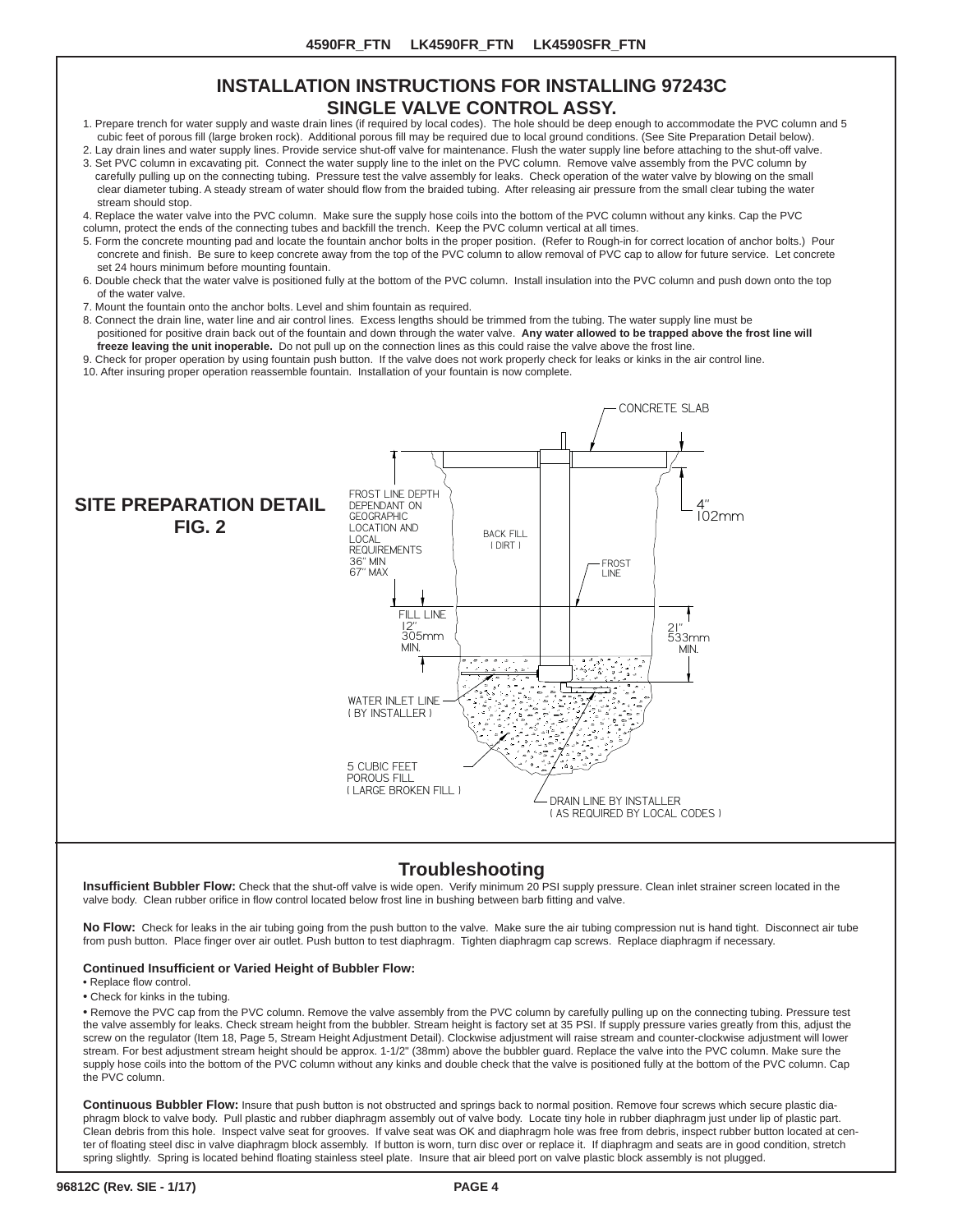9

4

7 8 17

10-B

11

6 i A

2

 $-6, 10-A$ 

 $\overline{\mathcal{C}}$ 

5

22

 $\bullet$ 

### **The following items are included with the 4590FR Fountain**

| <b>PARTS LIST</b>           |              |                                                  |  |  |
|-----------------------------|--------------|--------------------------------------------------|--|--|
| <b>ITEM NO.</b>             | PART NO.     | <b>DESCRIPTION</b>                               |  |  |
| 1                           | 100147140560 | Drain Gasket                                     |  |  |
| $\overline{2}$              | 100322740560 | Gasket                                           |  |  |
| 3                           | 101449542550 | Clamp - Hose                                     |  |  |
| 4                           | 101570540560 | <b>Drain Gasket</b>                              |  |  |
| 5                           | 15013C       | Bubbler Tube Assy.                               |  |  |
| 6                           | 110544942550 | Set Screw #8-32 x .125                           |  |  |
| $\overline{7}$              | 110868642550 | Socket Head Screw #10-24 x .75                   |  |  |
| 8                           | 160270508640 | <b>Strainer Plate</b>                            |  |  |
| 9                           | 170705042830 | <b>Basin</b>                                     |  |  |
| $10-A$                      | 400942308640 | <b>Bubbler</b>                                   |  |  |
| $10 - B$                    | 98287C       | <b>Bubbler Assembly</b>                          |  |  |
| 11                          | 45403C       | <b>Push Button Actuator</b>                      |  |  |
| 12                          | 45845C       | Drain Tube                                       |  |  |
| 13                          | 50986C       | <b>Requlator Holder</b>                          |  |  |
| 14                          | 55960C       | Pressure Fitting 1-1/4" To 3/4"                  |  |  |
| 15                          | 56082C       | <b>Regulator Nut</b>                             |  |  |
| 16                          | 56121C       | Drain Elbow 1-1/4"                               |  |  |
| 17                          | 600985451640 | Drain Plug Assy.                                 |  |  |
| 18                          | 61313C       | Regulator                                        |  |  |
| 19                          | 66346C       | Drain Tube                                       |  |  |
| 20                          | 66461C       | Fitting 1-1/4" x 1-1/4"                          |  |  |
| 21                          | 66719C       | Tube Assy.                                       |  |  |
| 22                          | 70683C       | Union 1/4                                        |  |  |
| 23                          | 75565C       | Fitting - Double Male Connector                  |  |  |
| 24                          | 75588C       | Slip Joint Nut 1-1/4"                            |  |  |
| 25                          | 75589C       | Gasket                                           |  |  |
| 26                          | 97243C       | Single Control Valve System Complete             |  |  |
| $*27$                       | 45787C       | Single Control Valve Assy.                       |  |  |
| 28                          | 45788C       | <b>Rainbird Check Valve</b>                      |  |  |
| 29                          | 45789C       | Acorn Valve Assy.                                |  |  |
| 30                          | 45790C       | <b>Flow Control Fitting</b>                      |  |  |
| <b>NS</b>                   | 56092C       | Poly Tubing - 1/4" (Cut To Length) - To Bubbler  |  |  |
| <b>NS</b>                   | 56123C       | Poly Tubing - 1/8" (Cut To Length) - To Actuator |  |  |
| <b>NS</b>                   | 75539C       | Allen Wrench                                     |  |  |
| * Includes items 28, 20, 30 |              |                                                  |  |  |



目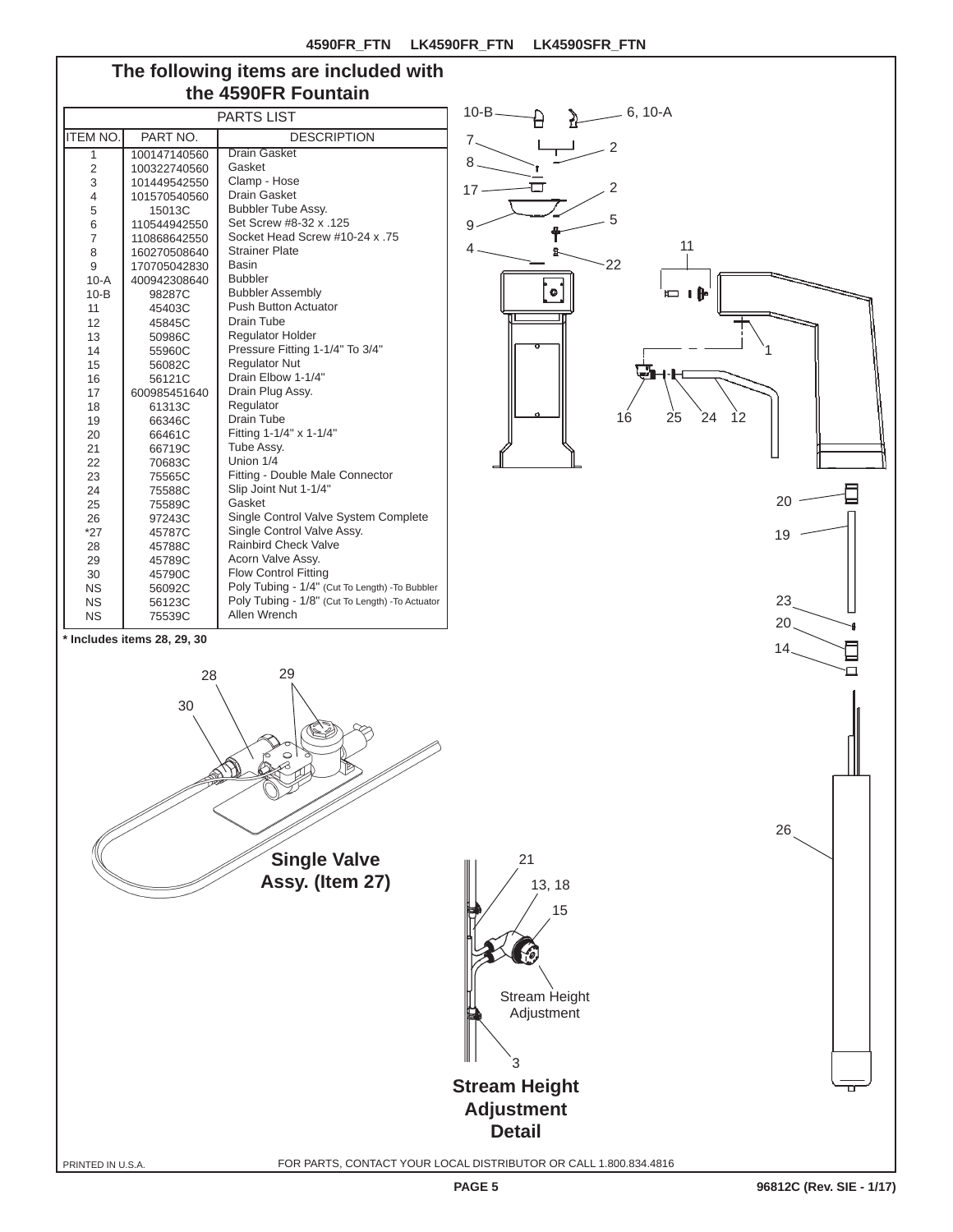# **Owners Manual**

## **4590 Freeze Resistant Barrier Free Stone Pedestal Fountain with Sanitary FR1 Valve**



### **IMPORTANT! INSTALLER PLEASE NOTE**

**Tubing must be cut to the right length. Do not coil any excess tubing or it will cause valve to malfunction.**

### **General Installation Tips**

- 1. Prepare trench for water supply and waste drain lines. The hole should be deep enough to accommodate the PVC column. Additional porous fill and drain pipe may be required due to local ground conditions. Cut the PVC column to fit desired bury depth. Set PVC column in excavating pit.
- 2. Lay drain lines and water supply lines. Provide service shut-off valve for maintenance. Flush the water supply line before attaching to the shut-off valve.

#### **Other Notes:**

- The details on the attached pages show a suggested installation method. Depending on the climate and environmental conditions the suggested installation may be modified.
- Overall for the freeze resistant to function properly the valve must be installed in a non-freezing area.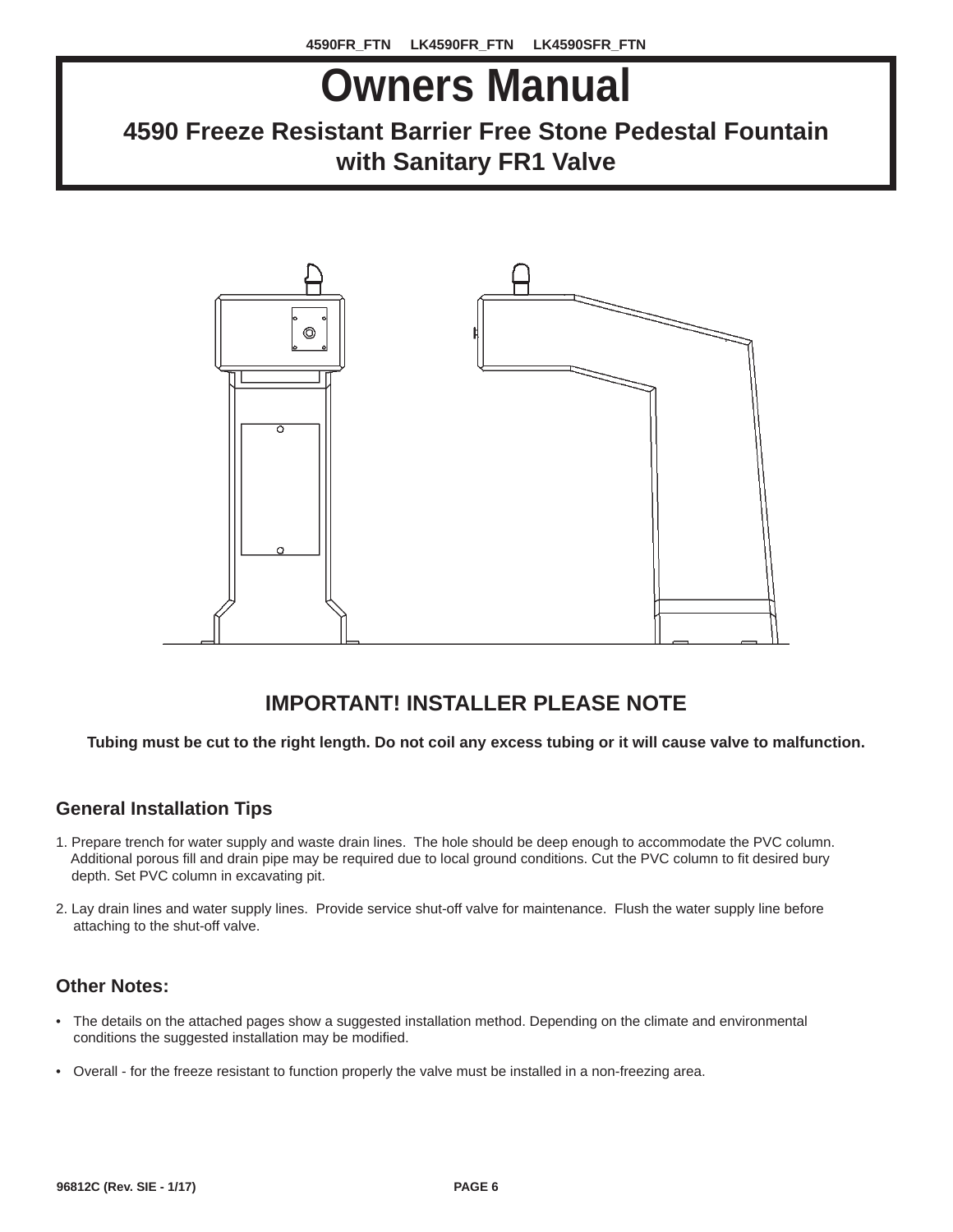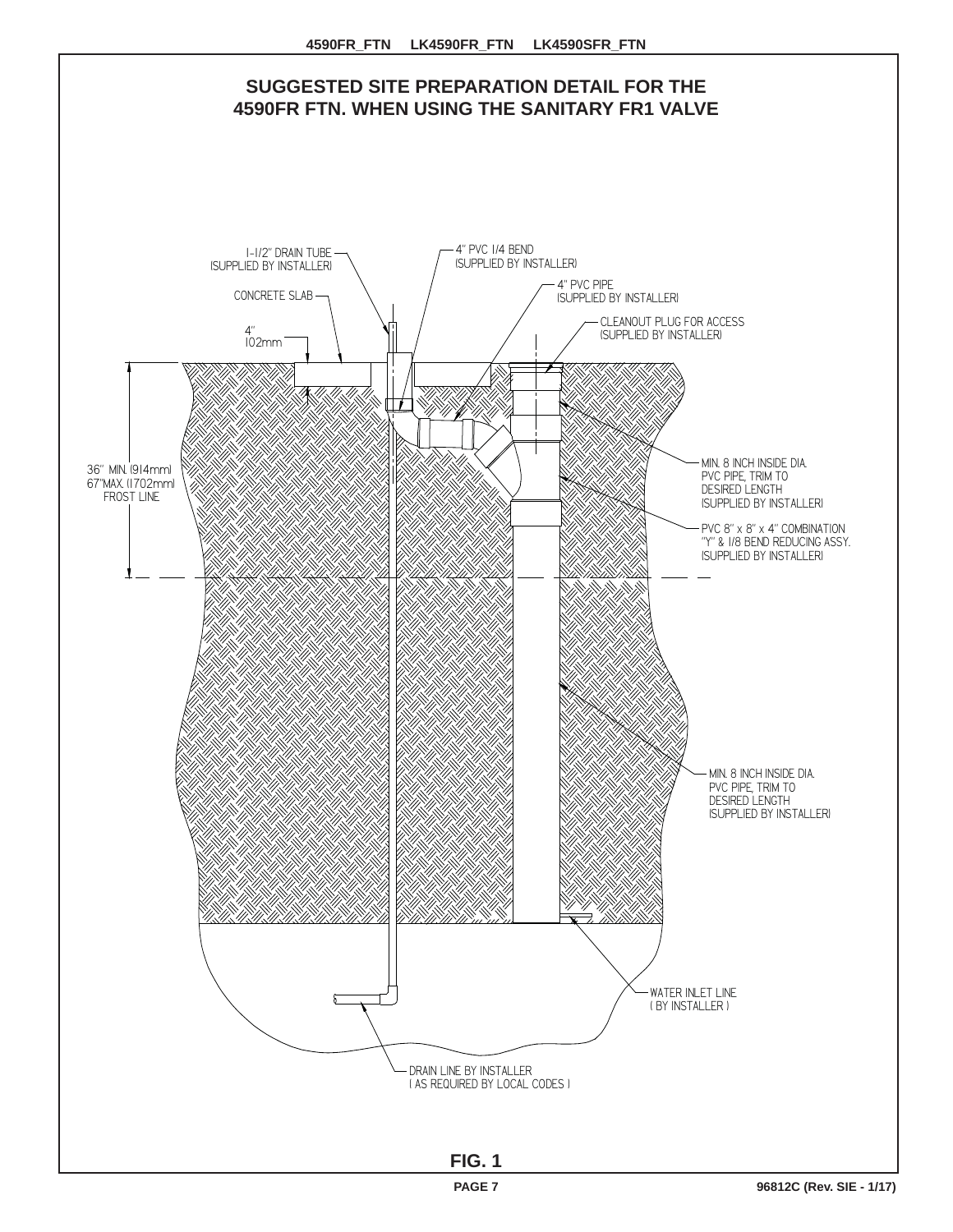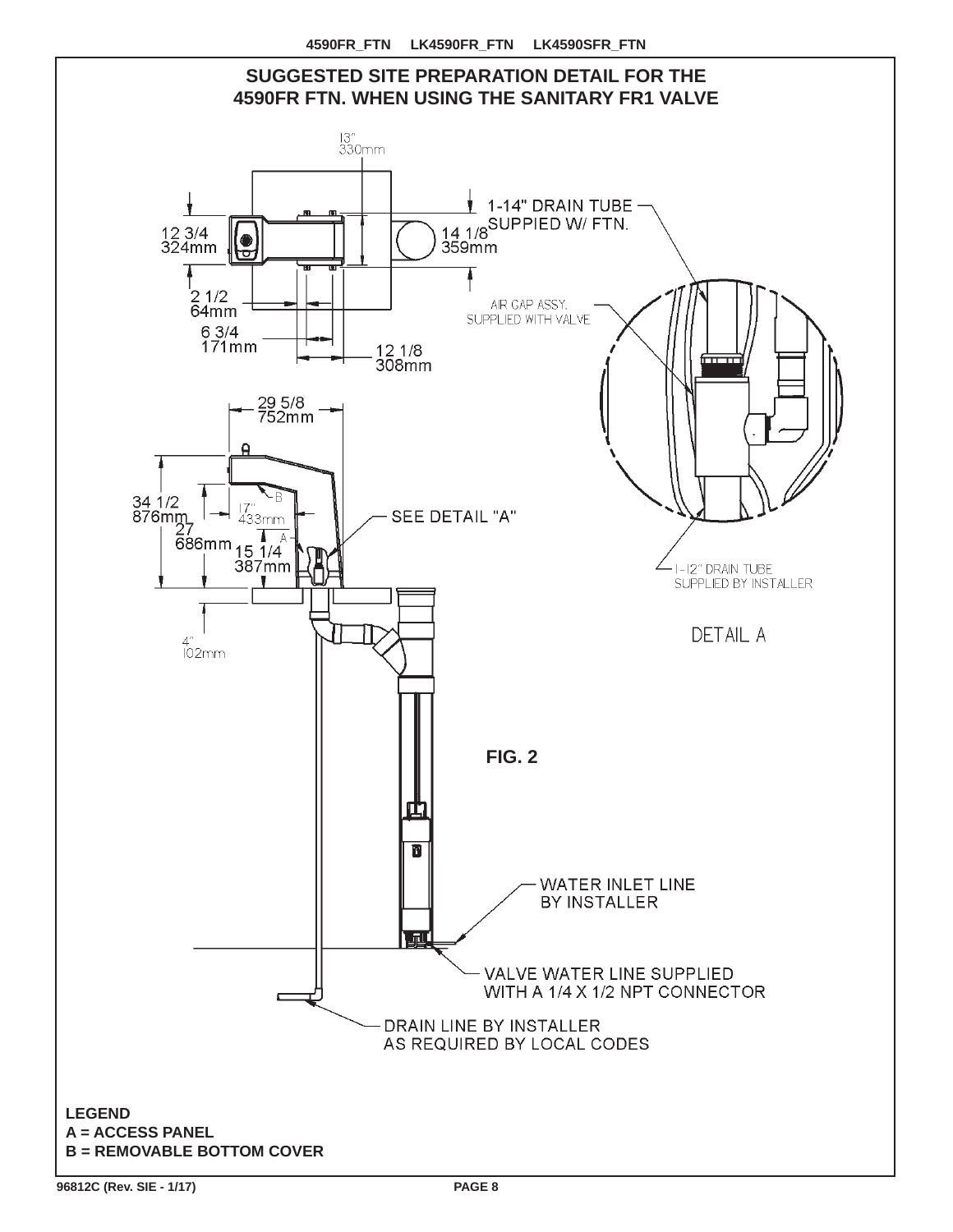

### **INSTRUCTIONS FOR CONNECTING TUBES FROM VALVE TO FOUNTAIN**

- Step 1 Insert the 1/8" O.D. tube (Label A) into the connector (provided with fountain). Insert the 1/8" O.D. tube coming from the fountain push button actuator into the connector. Trim any excess length.
- Step 2 Secure the 1/8" O.D. tube (Label C) to the waste line assembly. This line is a vent line and should be open to the air.
- Step 3 Insert the 1/4" O.D. tube (Label E) into the 1/4" union (provided with valve assembly). Insert the 1/4" O.D. water line coming from the fountain into union. Trim any excess length.
- Step 4 Insert the 1/4" O.D. tube (Label G) into the air gap assembly.
- Step 5 Secure the 1/4" O.D. tube (Label H) to the waste line assembly. This line is a vent line and should be open to the air.

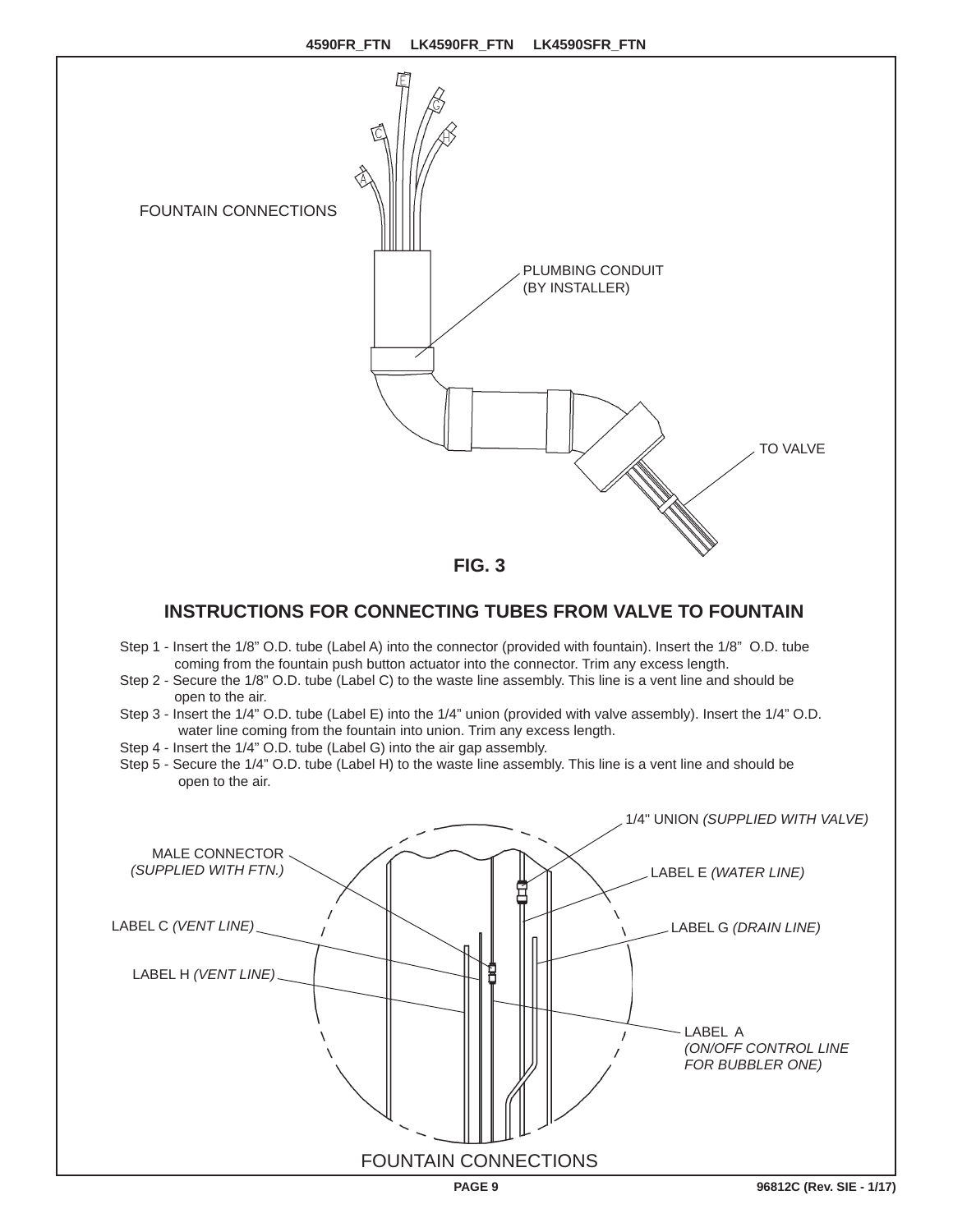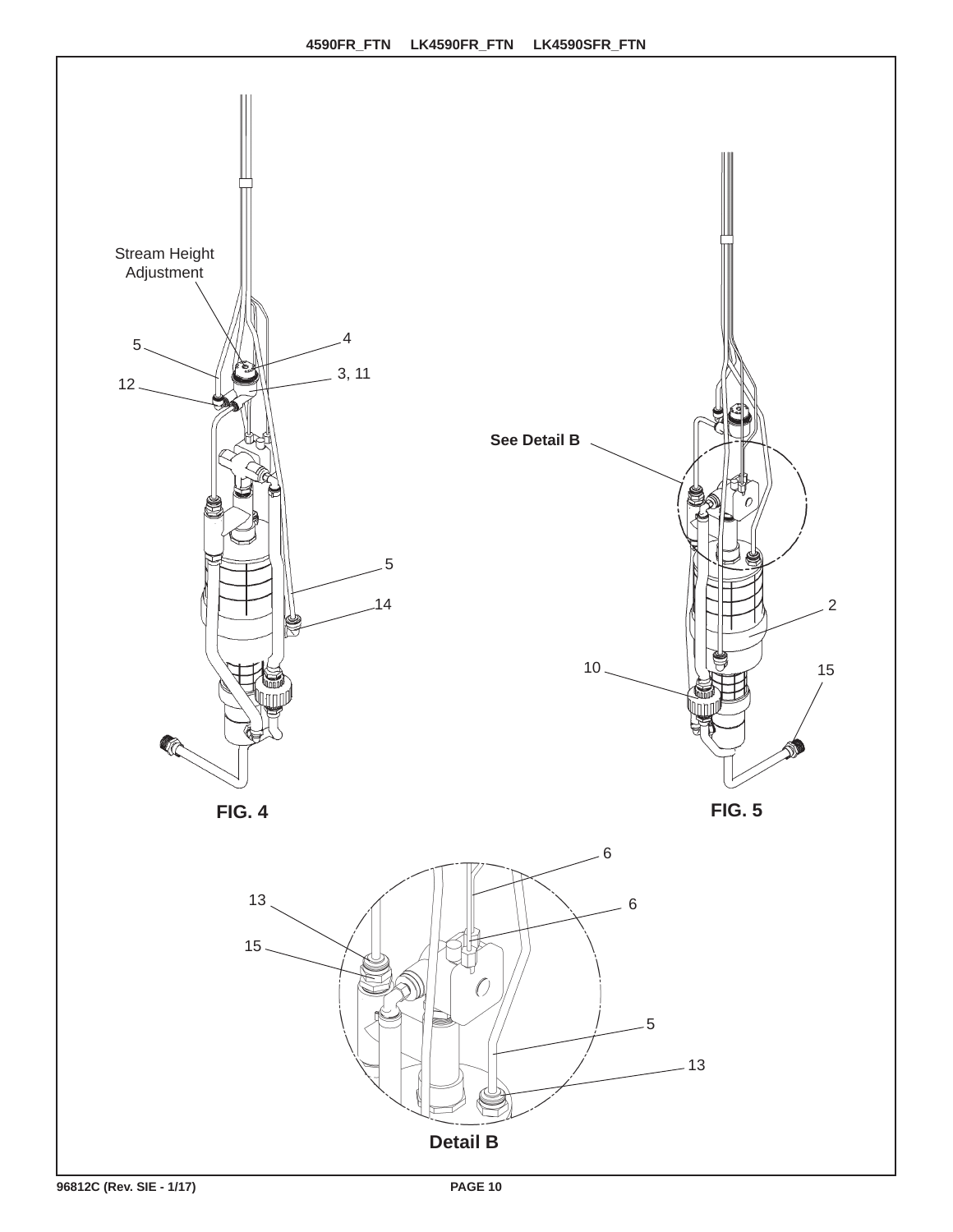#### **The Following Items are included with the Sanitary FR1 Valve**

| <b>PARTS LIST</b> |              |                                                  |  |
|-------------------|--------------|--------------------------------------------------|--|
| <b>ITEM NO.</b>   | PART NO.     | <b>DESCRIPTION</b>                               |  |
| 1                 | 110175443890 | Hex Nut - 3/8-16                                 |  |
| 2                 | 45806C       | Single Valve                                     |  |
| 3                 | 50986C       | <b>Regulator Holder</b>                          |  |
| $\overline{4}$    | 56082C       | <b>Regulator Nut</b>                             |  |
| 5                 | 56092C       | Poly Tubing - 1/4" (Cut To Length) - To Bubbler  |  |
| 6                 | 56123C       | Poly Tubing - 1/8" (Cut To Length) - To Actuator |  |
| $\overline{7}$    | 56185C       | Canister                                         |  |
| 8                 | 56186C       | Trap - Adaptor 1-1/2 x 1-1/4                     |  |
| 9                 | 56203C       | Air Gap Assy.                                    |  |
| 10                | 56235C       | Fitting - 1/2" Union w/Strainer                  |  |
| 11                | 61313C       | Regulator                                        |  |
| 12                | 70817C       | Fitting - Elbow 1/4 Stem x 1/4 Tube              |  |
| 13                | 70828C       | Fitting - Connector 1/4 x 1/4 NPTF               |  |
| 14                | 75639C       | Fitting - Elbow 1/4 x 1/4 NPTF                   |  |
| 15                | 75642C       | Fitting - Adaptor 1/4 NPT x 1/2 NPT              |  |
| 16                | 75652C       | U-Bolt                                           |  |
| 17                | 75653C       | Nylon Strap - 6 ft.                              |  |
| <b>NS</b>         | 70683C       | Fitting - Union 1/4                              |  |